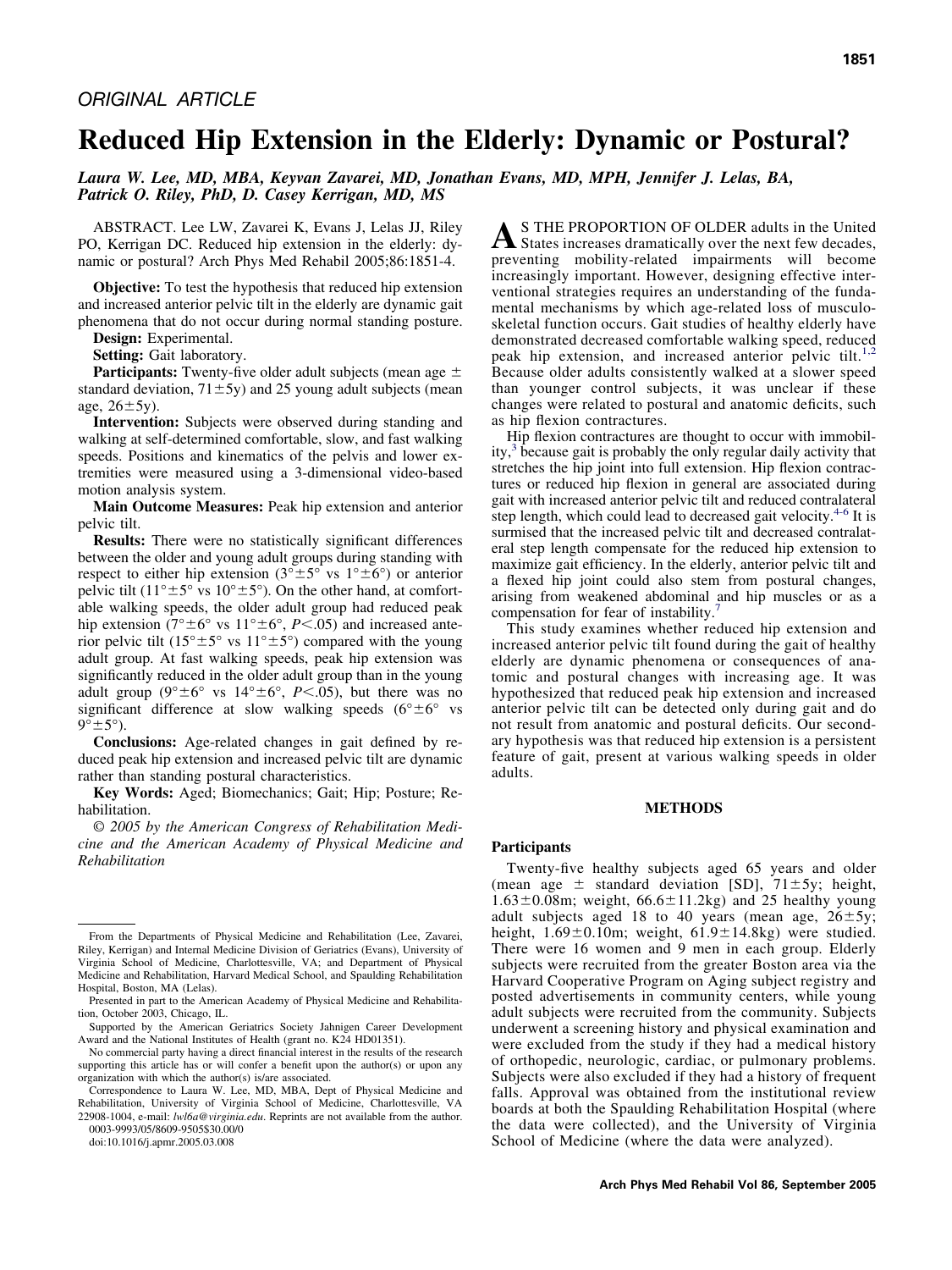# <span id="page-1-0"></span>**Measurement and Analysis**

The degrees of peak hip extension and peak anterior pelvic tilt were measured for each subject during comfortable standing and during walking at the 3 self-selected speeds: comfortable, slow, and fast. Measurement of pelvic and lower-extremity joint motion and kinetics was performed using standard techniques previously reported elsewhere.<sup>8-[11](#page-3-0)</sup> Briefly, a 6-camera video-based motion analysis system (Vicon 512 system<sup>a</sup>), was used to measure the 3-dimensional position of reflective markers, at 120 frames/s, attached to the following bony landmarks on the pelvis and lower extremities during walking: bilateral anterior superior iliac spines, lateral femoral condyles, lateral malleoli, forefeet, and heels. Additional markers were placed over the sacrum and rigidly attached to wands over the midfemur and midshank.

Pelvic and joint angular position and motion were determined per anatomic definition using a commercially available full-inverse dynamics model, Vicon Clinical Manager,<sup>a</sup> and reported in degrees. Temporal parameters (velocity, stride length, cadence) were determined using the force platform and kinematic information to define a gait cycle. Force platform data were obtained from 2 staggered forceplates (BP400600) model<sup>b</sup>) with a sampling rate of 1080 frames/s.

## **Intervention**

In the gait laboratory, subjects were observed during standing and were instructed to walk at various speeds while pelvic and lower-extremity joint positions were measured using the 3-dimensional video-based motion analysis system. Subjects were initially asked to stand, which allowed obtaining static pelvic and bilateral lower-extremity joint measurements. All subjects then walked barefoot at their own self-selected, comfortable speed along a 10-m walkway. They were then asked to walk at a self-selected pace faster than their own comfortable pace and then a selfselected pace slower than their comfortable pace. Six trials were observed for each subject at each of the 3 different self-determined walking speeds.

## **Statistical Analysis**

Changes in peak hip extension and peak anterior pelvic tilt during walking were evaluated as follows: we calculated individual mean values of peak hip extension and peak anterior pelvic tilt by averaging the values obtained during 6 trials for each subject and comparing these with baseline values (standing) using paired *t* tests. We assessed the effect



**Fig 1. Comparison of peak hip extension in the elderly and young adult groups during standing and comfortable walking speed.**

**Table 1: Gait Characteristics: Hip Extension and Anterior Pelvic Tilt Kinematics**

| Group                      | Elderly   | <b>Young Adults</b> |
|----------------------------|-----------|---------------------|
| Hip extension (deg)        |           |                     |
| Comfortable speed          | $7 + 6$   | $11 \pm 6$          |
| Slow speed                 | 6±6       | $9 + 5$             |
| Fast speed                 | $9 \pm 6$ | $14 \pm 6$          |
| Anterior pelvic tilt (deg) |           |                     |
| Comfortable speed          | $15 + 5$  | $11 + 5$            |
| Slow speed                 | $15 + 4$  | $12 + 5$            |
| Fast speed                 | $17 + 5$  | $13 + 5$            |
|                            |           |                     |

NOTE. Values are mean  $\pm$  SD.

of age on changes in peak hip extension and peak anterior pelvic tilt during standing and walking by calculating group mean values of peak hip extension and peak anterior pelvic tilt among both elderly and young subjects during standing and during walking. We compared group means during standing and while walking using unpaired *t* tests. All tests of statistical significance were 2-tailed ( $\alpha$ =.05).

## **RESULTS**

#### **Measurements During Standing**

During standing, there were no statistically significant differences between the elderly and the young adult groups with respect to either mean hip extension ( $3^\circ \pm 5^\circ$  vs  $1^\circ \pm 6^\circ$ ,  $P = .44$ ) or mean anterior pelvic tilt  $(11^{\circ} \pm 5^{\circ} \text{ vs } 10^{\circ} \pm 5^{\circ}, P = .86)$ .

## **Measurements During Walking**

Compared with young adults who had an average peak hip extension of  $11^{\circ} \pm 6^{\circ}$ , average peak hip extension in the elderly was  $7^{\circ} \pm 6^{\circ}$  (*P*<.05) at comfortable walking speeds (fig 1). Average peak anterior pelvic tilt at comfortable walking speeds increased significantly in the elderly group— $15^{\circ} \pm 5^{\circ}$  for the elderly group and  $11^{\circ} \pm 5^{\circ}$  for the young adult group (*P*<.05) (table 1). Comfortable walking speed was  $1.17 \pm 0.18$ m/s for elderly adults and  $1.29 \pm 0.14$ m/s for the young adult group. Cadence was similar in the elderly and young adult groups  $(0.97\pm0.10$  steps/s and  $0.98\pm0.08$  steps/s, respectively). Step length at comfortable walking speed was also similar:  $0.60\pm0.06$ m for the elderly group and  $0.66\pm0.05$ m for the young adult group (table 2).

|  | Table 2: Gait Characteristics: Temporal Parameters |  |  |
|--|----------------------------------------------------|--|--|
|--|----------------------------------------------------|--|--|

| Group                     | Elderly         | <b>Young Adults</b> |
|---------------------------|-----------------|---------------------|
| Comfortable walking speed |                 |                     |
| Velocity (m/s)            | $1.17 \pm 0.18$ | $1.29 \pm 0.14$     |
| Cadence (steps/s)         | $0.97 \pm 0.10$ | $0.98 + 0.08$       |
| Step length (m)           | $0.60 \pm 0.06$ | $0.66 \pm 0.05$     |
| Slow walking speed        |                 |                     |
| Velocity (m/s)            | $0.93 \pm 0.15$ | $0.94 \pm 0.15$     |
| Cadence (steps/s)         | $0.83 \pm 0.09$ | $0.81 \pm 0.09$     |
| Step length (m)           | $0.55 \pm 0.07$ | $0.58 + 0.06$       |
| Fast walking speed        |                 |                     |
| Velocity (m/s)            | $1.59 \pm 0.23$ | $1.77 \pm 0.24$     |
| Cadence (steps/s)         | $1.17 \pm 0.13$ | $1.15 \pm 0.13$     |
| Step length (m)           | $0.68 + 0.15$   | $0.77 + 0.06$       |

NOTE. Values are mean  $\pm$  SD.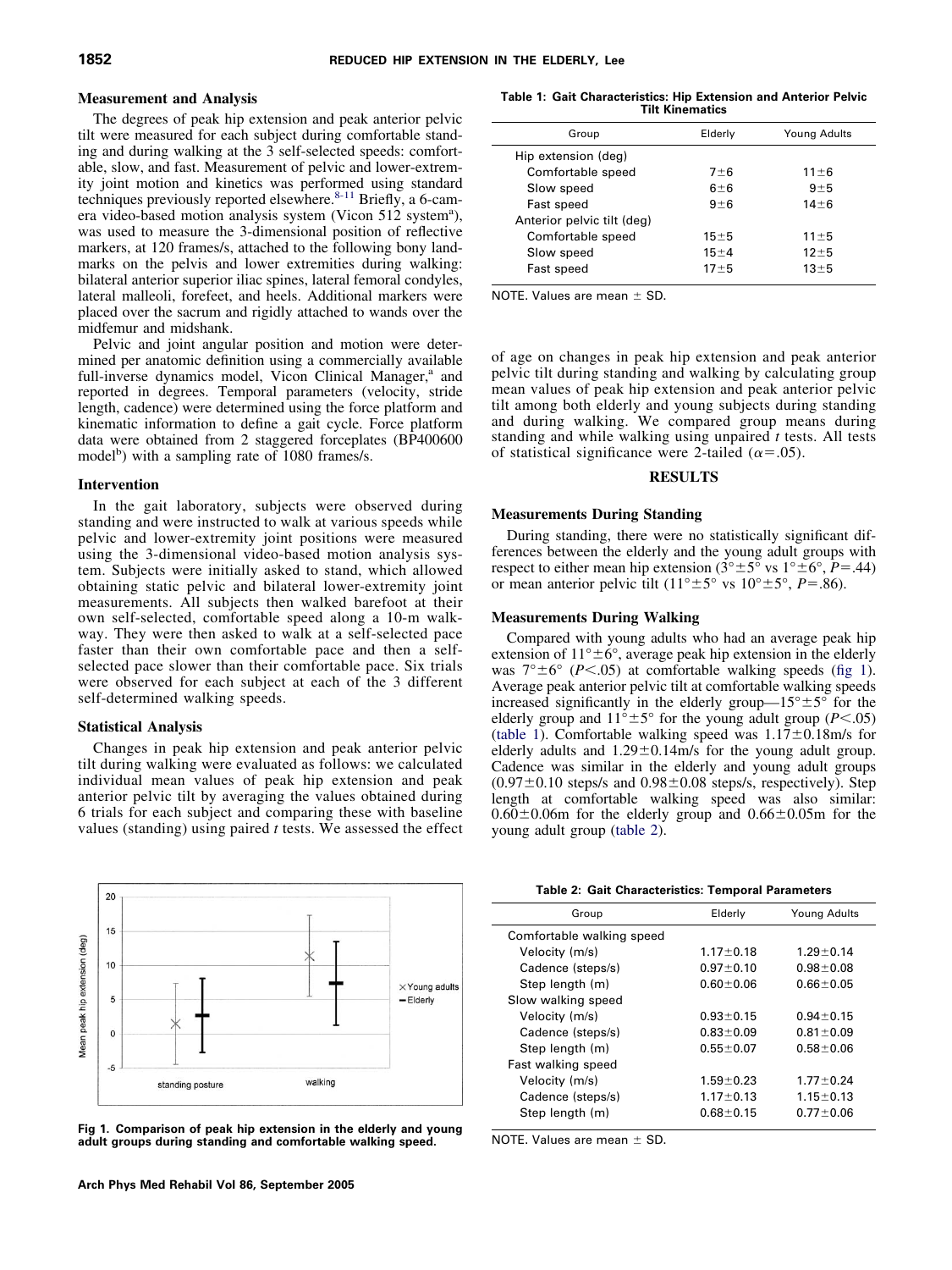<span id="page-2-0"></span>At self-determined slow walking speeds, there was no significant difference between the elderly and young adult group in peak hip extension  $(6^{\circ} \pm 6^{\circ})$  and  $9^{\circ} \pm 5^{\circ}$ , respectively) [\(table 1\)](#page-1-0). However, at self-determined fast walking speeds, there was a difference in peak hip extension between the 2 groups:  $9^{\circ} \pm 6^{\circ}$  for the elderly group and  $14^{\circ} \pm 6^{\circ}$  for the young adult group  $(P<.05)$  [\(table 1\)](#page-1-0). Slow and fast walking velocity, cadence, and step length were also obtained for the elderly and young adult groups and are listed in [table 2.](#page-1-0)

## **DISCUSSION**

The data from this study demonstrate that reduced hip extension and increased anterior pelvic tilt in healthy elders occur during walking but not during standing, and the extent of the age-related changes in peak hip extension varies depending on velocity. These findings imply an alternative to previous interpretations that the decreased peak hip extension noted in the elderly arises from a stooped forward lean of the pelvis or from abdominal and hip muscle weakening leading to an anterior pelvic tilt during standing. Although we did not test hip and abdominal manual muscle strength, because hip extension and anterior pelvic tilt did not differ significantly in the elderly and young adult groups during standing, the results suggest that decreased hip extension in the elderly are gait-related rather than the manifestation of postural decline. We measured both hip extension and anterior pelvic tilt because anterior pelvic tilt is thought to be the most significant compensation for reduced hip flexion.<sup>5,6</sup> If only hip extension were measured, it could be argued that, despite normal hip extension measurements, reduced hip flexion was actually present and was being masked by an increased anterior pelvic tilt. In this case, because both hip extension and anterior pelvic tilt measurements were similar in young and older adults during standing, it appears that reduced hip extension and increased anterior pelvic tilt are not common postural changes in healthy older adults.

Reduced peak hip extension and increased anterior pelvic tilt seen during a self-selected comfortable walking speed confirm findings from previous studies on gait patterns in older adults.<sup>1,2,8</sup> These changes in hip extension and pelvic tilt also lead to smaller step length and decreased gait velocity, but with preserved cadence, as seen in prior studies comparing the gait of older with younger adults.<sup>1,2[,11](#page-3-0)</sup> Because cadence did not differ much between older and younger adults during any of the walking speeds, increasing the number of steps per second may be difficult for older adults in order to achieve walking speeds comparable to the young adult comfortable or fast ranges. Instead, targeting interventions to increase step length may be a more effective method to reverse age-related slowing of gait velocity. For instance, an interventional study consisting of hip extension stretching in a group of older adults has demonstrated an increase in step length and gait velocity after completion of this exercise program.[12](#page-3-0) Considering the reduced hip extension noted during gait, stretching the hip flexor muscles seems efficacious in improving step length and gait velocity.

The finding that reduced peak hip extension occurs during comfortable and fast walking speeds but not during slow walking speeds was unexpected. Prior studies<sup>2,8</sup> have shown that, at a self-determined fast walking speed (a speed comparable to that of a younger control group), reduced hip extension and increased anterior pelvic tilt persisted in the elderly group. However, hip extension and pelvic tilt have not been previously studied at slow walking speeds. In this study, interestingly, the difference in peak hip extension was nonsignificant between the elderly and young adult groups at slow walking speeds and became significant at faster walking speeds. The greater change in peak hip extension between the age groups with increased gait velocity may indicate that muscles involved in hip extension are not fully stretched during daily walking, because cadence is maintained over step length in older adults. People usually walk at comfortable and fast walking speeds and there are few indications for walking at a slower than comfortable walking speed during daily activities. Prolonged walking at comfortable or fast speeds without adequate hip extension stretching may cause the formation of subtle hip flexion contractures in the healthy elderly.

In general, there is a tendency with age to develop contractures of the hips more so than of the knees, because the hip joint is less often fully stretched than the knee joint when physical activity declines[.13](#page-3-0) The older adult group in this study was comprised of healthy elderly who were community ambulators with no musculoskeletal defects. People who are more immobile or are older than our group may already have developed subtle hip flexion contractures, and may demonstrate reduced peak hip extension at all walking speeds. Further studies comparing peak hip extension of older adults over many years longitudinally or older adults with different levels of mobility tested at different walking speeds may shed insight into this possibility.

## **CONCLUSIONS**

In healthy older adults, age-related changes in gait characterized by reduced peak hip extension and increased anterior pelvic tilt are a dynamic rather than a postural phenomenon. Moreover, these age-related changes in peak hip extension seem to be associated with gait velocity, with significant differences between the age groups at comfortable and fast walking speeds. Studying the effect of peak hip extension on gait may offer clinically important mechanisms to improve walking in older adults and thus merits further investigation.

### **References**

- 1. Judge JO, Ounpuu S, Davis RB 3rd. Effects of age on the biomechanics and physiology of gait. Clin Geriatr Med 1996; 12:659-78.
- 2. Kerrigan DC, Todd MK, Della Croce U, Lipsitz LA, Collins JJ. Biomechanical gait alterations independent of speed in the healthy elderly: evidence for specific limiting impairments. Arch Phys Med Rehabil 1998;79:317-22.
- 3. Kottke FJ. Therapeutic exercise to maintain mobility. In: Kottke FJ, Lehmann JF, editors. Krusen's handbook of physical medicine and rehabilitation. Philadelphia: WB Saunders; 1990. p 436-51.
- 4. Perry J. Gait analysis: normal and pathological function. Thorofare: Slack; 1992.
- 5. Shimada T. Factors affecting appearance patterns of hip-flexion contractures and their effects on postural and gait abnormalities. Kobe J Med Sci 1996;42:271-90.
- 6. Lee LW, Kerrigan DC, Della Croce U. Dynamic implications of hip flexion contractures. Am J Phys Med Rehabil 1997;76: 502-8.
- 7. Woodhull-McNeal AP. Changes in posture and balance with age. Aging (Milano) 1992;4:219-25.
- 8. Kerrigan DC, Lee LW, Collins JJ, Riley PO, Lipsitz LA. Reduced hip extension during walking: healthy elderly and fallers versus young adults. Arch Phys Med Rehabil 2001;82:26-30.